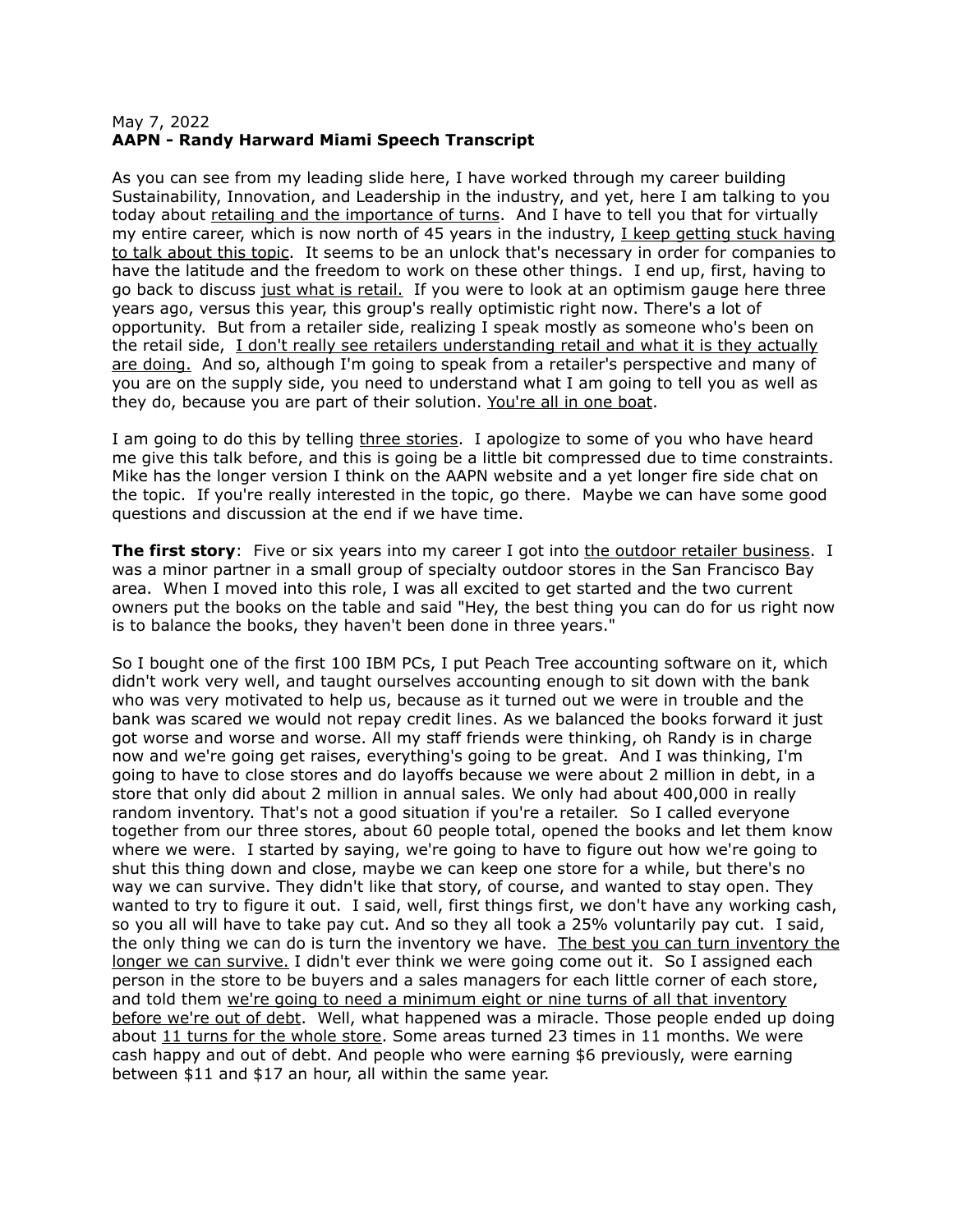So how did we do that? I couldn't get anybody to ship to us. We were in debt and we weren't paying bills. So I called up all our suppliers and asked, how about if you use that new service called FedEx (this was in the late seventies, early eighties), and you ship us, COD. We'll pay the shipping and you can charge us and extra 15% for every item you send us. If we go out of business you're not going to get anything, so this is better than that. Every single supplier said, okay, that sounds good. How can they go wrong? So, look at this weird solution. Here we are, in deep debt, and we lowered margins to 25% as the solution, the only one we had. We always thought that this was going to be a handicap, but it turned out to be the saving grace of that organization. I have never forgotten that lesson, because those turns at 20 to 25% margins generated so much cash and allowed us to move inventory and to be so fleet of foot that I've never forgotten it. It was an epiphany. I was lucky to have that experience early in my career.

Looking at "retailing" slide: This is what we do in our industry. We take customer needs and desires, we make stuff, and yes, it requires cash and design input and materials and skill and technology. We make inventory. We tend to get really fixated on the cost of that inventory though. Then we sell it, and after discounts we get back a little bit of profit. This is what we do. What I learned at this little group of stores is that **it is all about turns**, not about focusing on inventory cost. So the first lesson, that cycle has to be the focus of everybody in the organization.

**Second of my three stories**: As I moved through my career, at Patagonia I worked in quality management, and I ran R&D and Advanced Development there. I moved to Under Armor for the last eight years and ran advanced development and Material Innovation. In each of those positions, again, back to my opening comment, I got stuck, not with that work at hand, but in getting people to understand that the retail turn cycle had to be the focus. So if I would have a material developer, and Lex can attest to this, bring me a solution and it was really great technically, but it wasn't actually helping the company do better overall. I would send them back to the drawing board. I had to constantly get people to focus on the whole problem. As Barbara pointed out earlier, people focused only on their part. I kept running into this over and over and over again.

There are other lessons that came out of this work. One is that you have to own something in order to be able to leverage it. Retailers these days seem to not to want to own anything, they don't want to own inventory. They don't want make commitments. Nobody wants to project yarn. No one wants to make capacity or finance guarantees, you name it. Nobody wants to own anything in business these days. And the truth is, owning something is the best thing you can have, especially if it's early in the process, because you can leverage it. So if you own one side of the equation, use it to set up the other side of the equation. And that might be inventory or capacity positions, or getting invested in new approaches like what Carlos and Kurt were talking about. Those are ownership positions. If you buy into that process and make it part of your strategy, use that strategy.

Another lesson was, Sourcing and Finance gotta wanna. I borrow "gotta wanna" from a good friend. If you ever want to read a really good book on business, read **Jack Stack's** book "**The Great Game of Business**", I think it's one of the great business books ever written. Sourcing and Finance have to understand that material and capacity positioning, aligned with design and manufacturing constraints, and informed by consumption data, is way more important than managing house margin. I'll talk a little bit later about some tools that I've used to try and make that easier.

Next lesson? I think governments have to incentivize and finance capability as much as sales. Generally government incentivize bank policy, and banks get a lot of help, as long as they're helping to finance business sales growth. But that business growth and the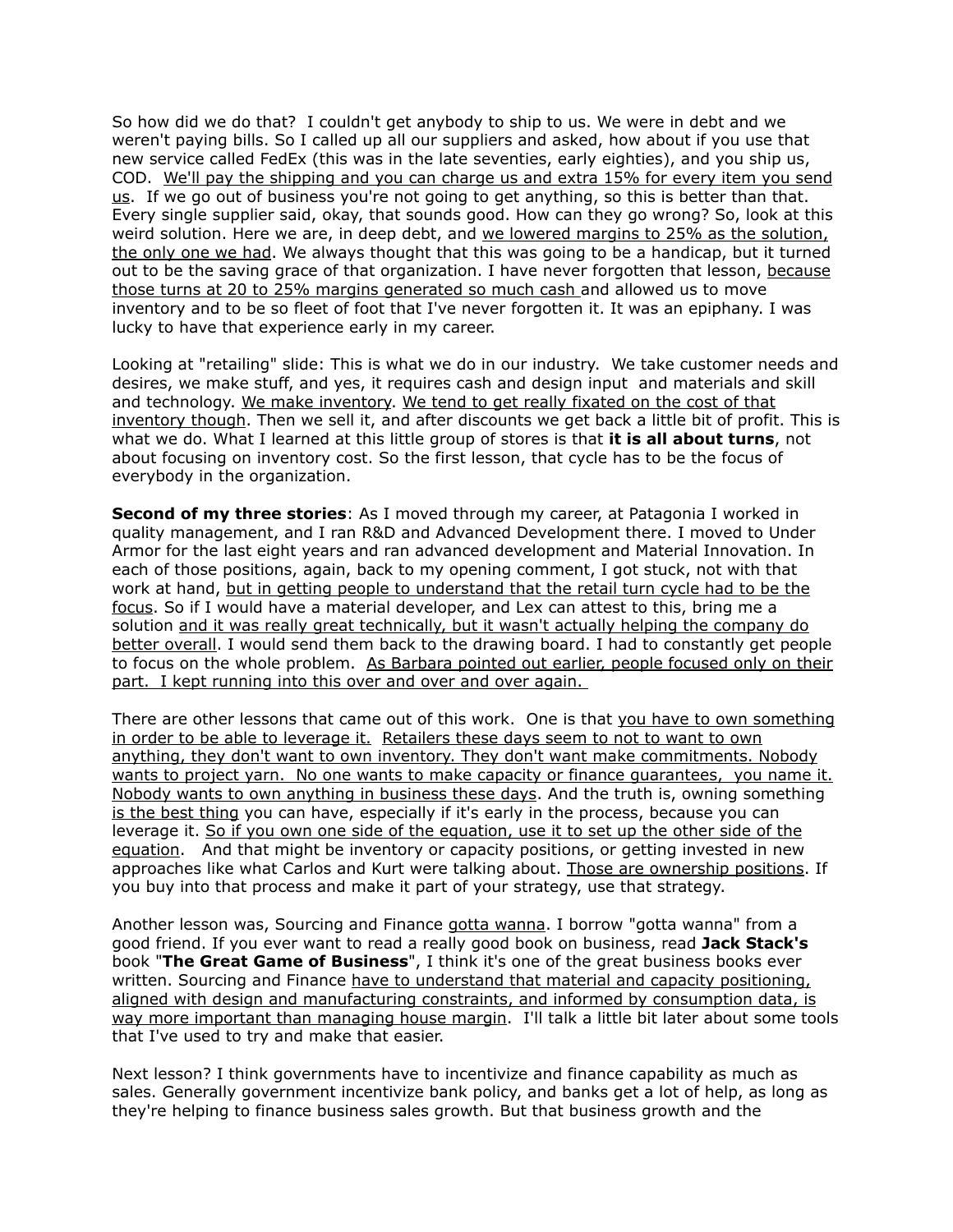instruments involved are mainly around financing against PO's. There's not a lot of incentive for them to help a factory set up capacity based on commitments. There are few financial commitment tools out there and governments need to focus on this. That is a conversation you should have with Government officials and retail brands. You have to do this.

Next lesson? Retailers own the cash and designs and decisions, and they need to use this leverage to optimize the whole process, not just to push for lower cost. So there's a lot here, but in general, like Barbara said, the main thing you have to do is learn to own the whole problem. You don't own just your part of it. This is specifically talking about retailers, but it applies to the supply side as well.

**There are some main takeaways**. One is that you have to really love constraints. I gave a talk a couple years ago to students in New York, and I was saying similar things like "a designer has to understand the whole". If you're working on a collection, understand the factory, understand all the components of it, you need to own the whole problem. And at the end, there was a little panel like this, and a student got up and said, "I have to argue with you on that comment. I don't think as a designer, I should have to care about all those things, because it's going to limit my creativity". Many of you have heard this. I came up with the smartest answer I've ever come up with right off the cuff. I said, gosh, I think you have to be careful about what you're suggesting. And he said, what's that? I said, you're suggesting that knowledge is limiting. He said, no, I didn't say that. I said, yes, you did. The best designers I've ever met are the ones who actually understand everything. They create really practical products that really resonate. And they're makeable and fit elegantly into the manufacturing and consumer marketplace. You have to love constraints. When I said that all the professors stood and clapped, which was a lot of fun.

There are lots of examples of how constraints drive innovation and solutions. Baltimore, where I was working at Under Armor, is a medical hub with 63 hospitals in the area. During the early days of the COVID outbreak, the federal government had to take all Baltimore's masks and PPE and ship it up to New York. The local hospitals freaked out and called us with a need for a million units "tomorrow". We could not set up a sewing factory that fast, but at our lighthouse facility we had a Lectra cutter, full size, not a sample cutter. And we knew we could cut 50 or 100 plies. And so I challenged our design team at Lighthouse to design a mask that requires only cutting, no sewing or assembly. Within 12 hours we had several versions. And within one day we had something we called the Origami Mask, which is just a flat pattern that the user folds and tucks into a two layer mask, and it worked really well. By the end of that week we had made 600,000 units and we made 15 million of those masks for Baltimore hospitals, all before anybody could get in all the manufactured masks that they had ordered. The constraint of having **no other option** created a really great solution.

More examples. When I joined UA in 2014, the company was about \$1.5B, and when I left they were about \$5B The company now has 80% fewer materials and 60% fewer colors at \$5B than it had \$1.5B. And I would say the company couldn't have gone to that size without having done that. I think they have a more focused point of view. It's much clearer. It's actually easier for customers to understand what they're selling. There was a lot of creativity that came out of that.

**Mike likes the story of a new fabric** that we developed that didn't have the kind of gooey four way stretch that women's tights typically have. It had a much more unbalanced stretch, which I thought created a better fit. But it was different, it fit a bit different, it cut different and nobody wanted to use it. So we set up a program where we would let a group of designers bring a product to market quickly, manufacturing it right there in Baltimore, 2,000 to 4,000 units at a time. They could have a new collection come out every month. They loved the idea of having feedback on their designs without waiting 18 months for the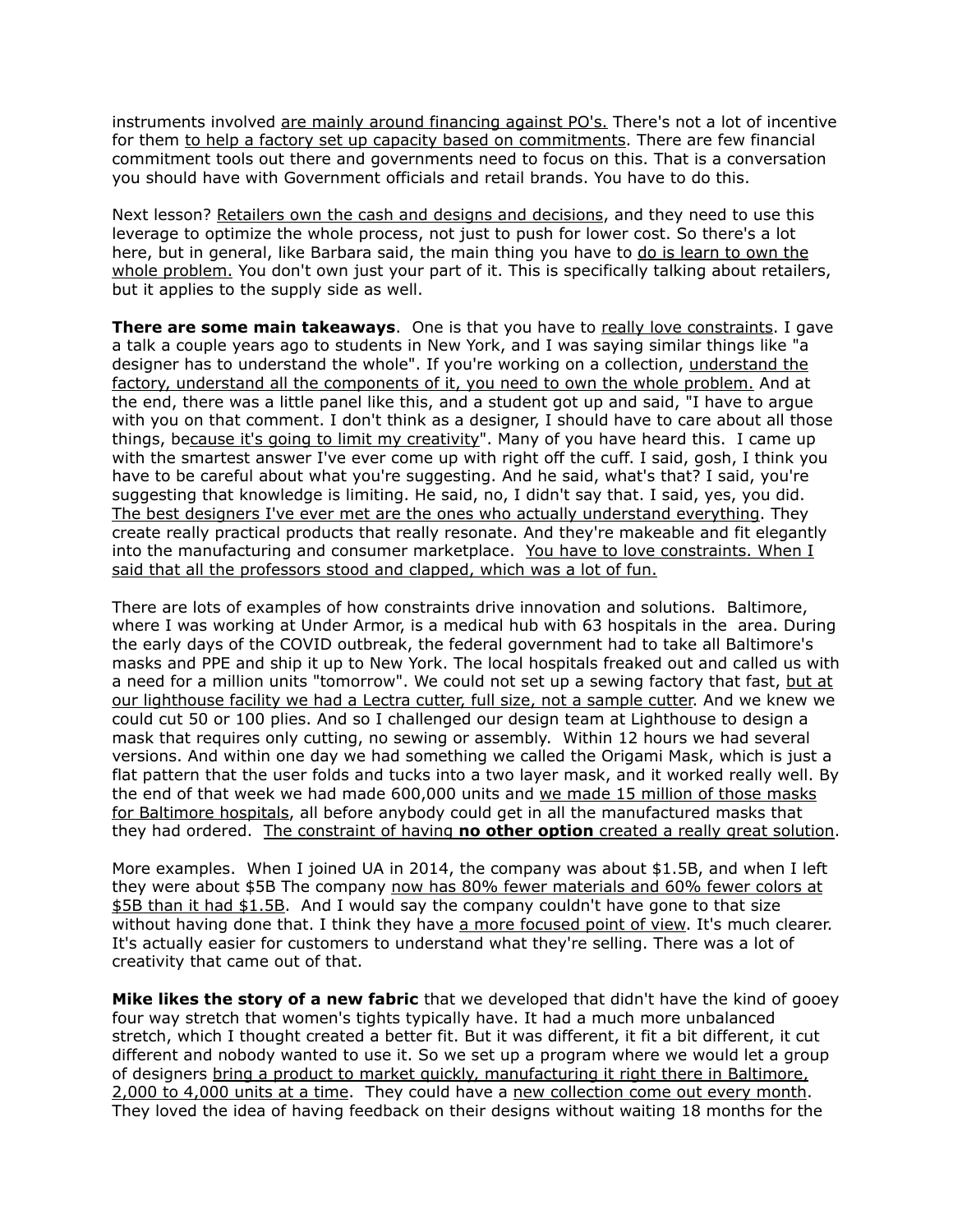whole sales cycle, so they all signed up, raised their hands right away. Those programs were highly successful. That ended up being a huge introduction of that material. This fabric became about 40% of all the stretch tight fabric volume in the Under Armour line. So again, constraint driving creativity.

There's so many examples of this. Patagonia increased sales of base layers 25% just by taking material positions and sticking to those material positions with suppliers, just like you guys all work on every day.

**Guess?,** look at Guess?. They became a multibillion dollar company on three colors.

**American Apparel**, you know, got into the billions on two fabric constructions, both jerseys, one lighter, one a little heavier. They were well over a billion before they started branching out into lot of fabrics.

So while I hear about the concern about not having enough materials in this region. And while I stood on this stage in years past and I would say material availability is a problem. I agree. It still is. But I think we are not in the same situation anymore. There's a lot that has changed, you guys have **built up the region**. It's not perfect yet, we don't have all the materials we need, but we are in a much better position, and in a model where people are really trying to work within constraints, there's a lot of opportunity in the region.

So these are the **two main things** I hope you hear from me today. **Love constraints**. And this idea that the three of us have talked about, and the theme that has been coming up throughout this weekend, that cost reduction ends up being the smallest profit driver. Turns and velocity, and responding to market, and not having markdowns, those things are much more important. Nothing you don't know, but it turns out to be extraordinarily difficult to unblock this problem. A lot of it is simply because it's now systemic, partly because the race to far off low cost labor happened at the same time as the development of computer software, so our way of working is now systemic. We gave up flexibility, and like Barbara described we gave up a lot in that process to get those lower prices. A lot of us made a lot of money out of that effort, but it is not the only way, and increasingly not the best way today. All of the software in ERP systems, banking systems, the way that we pay factories, everything is literally built on that model and it has to be taken apart. So it's not just in our heads, it's a systemic problem.

So I started coming up with models that I could use to sit down with finance people. I'm sure it's the real thing you want to hear from me today is about this tool, not all the other stuff I'm talking about, and I'll make it available to you. These little gray areas in here are cells you can change, so you can modify it to meet your company's situation or to describe an opportunity that you think exists. It's made up of, of several sections, let me go through it real quick.

**Left Column**: Typically we have long lead time manufacturing. It creates high inventories, large discounts, and relatively low turns per year. In fact that 2.7 turns per year may be optimistic to be honest. Most big retailers are really struggling to get that 0.7, it's just not working out very well, with low turns and all the discounts you can see the average earned margin it's pretty low. And it yields only \$2.70 for every dollar inventory that you put in.

**Middle Column**: The second scenario is manufacturing in regions. So I tell retailers large and small, even if you don't change anything, even if you don't change your system, the way you buy, or the way you position goods, all of your merchandising, okay, just leave 'em alone, but at least move some of it in the region so that you have an opportunity, maybe, to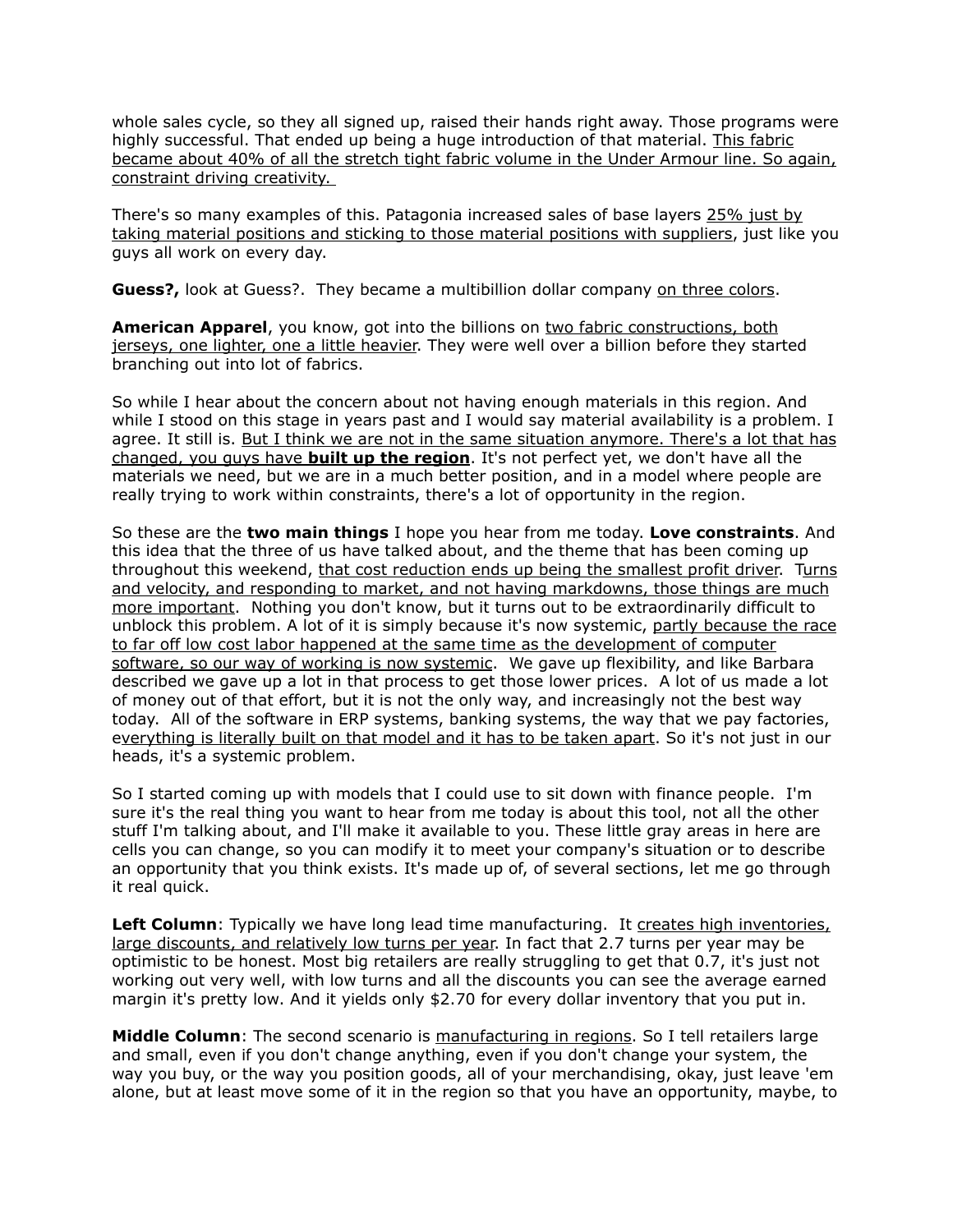get to four turns. You'll earn a higher margin because you have less inventory risk, and you end up earning maybe \$4 for every dollar of inventory.

**Right Column**: And then there's this third model. Certainly Carlos and Kurt were talking about it yesterday, but I'm also saying beyond that you can design a speed to market model. Build collections that require a company take **on more more commitments**, not less. Retailers want even less commitments and think it will bring them speed. They want to be able to do anything at any time. They have to be retrained to say, actually, if you want speed to market, you need to be more constrained. Design into manufacturing in the region, using multi calendars, positioned materials, color palettes, and manufacturing capabilities and capacity for higher turns and market relevance.

So if we look the top scenario, it's the lowest gross margin earned. It's the highest inventory and it's the lowest gross margin per dollar inventory. That's the predominant business that people are in today. I tell companies to do this (middle row scenario) in the short term, simply move from a hundred percent work like that. And move some of it in region, say 20%, and for a smaller portion, I don't care if it's 3% or 5% or 10%, but just start on a close to market constrained position for speed, and you will find some pretty huge advantages. This is a place in the conversation where most CFOs stop pushing back and want to look at my formulas. They do not understand how moving 10% of manufacturing can get a 7% high gross margin dollars with 10% less inventory and 18% higher earnings on every inventory dollar. But this is basic retail math.

It is important for leaders to realize that focusing on 100 basis point goals is peanuts when you have 18% or 10% or 7% on the table, this is a huge opportunity for companies. And does that look that difficult? The truth is, for all of you, if a retailer came to you and said they wanted to move 10% into a constrained position, high speed model, that's actually easier than the 20% managed in the normal way, isn't it? With experience the truth of this is that the easiest stuff to do this way are likely your big programs that are core, where you actually know the volume and the velocity. It's actually the easiest stuff to do. So what I'm encouraging and talking to all retailers about is to start, learn with 3% or 5% or 10%. Use it to understand the systems changes that you need in order to use this approach more broadly, (bottom row scenario) where you move maybe 60% into an astronomically better position. If you're a retailer, look at that number, 24% higher Gross Margin margin dollars, 38%, less inventory, 70% higher gross margin dollars earned per dollar of inventory. Does this look crazy or rational to you?

To the average retailer. This is crazy and they don't understand it. So when I asked Kurt yesterday, do retailers look at what they're doing as cute, not really a serious model, it's because they don't understand actually where it could reshape their businesses. You have to understand this model, this tool, and talk to every person you work with from a buyer all the way up to top leaders. Get them to understand this. It's a really important conversation because focusing on marginal cost reductions is not going to get them where they want to go. I know I'm not telling you anything you don't already know.

**I said I had three stories.** Early in my career at Patagonia, I was in charge of setting up their quality systems. I'm very proud of the quality reputation that Patagonia has, it was quite a journey. When I took the job I knew nothing about quality and it took lot of time to figure out the right approach. During that time, this was in early nineties, I bumped into W Edwards Deming. My timing was good as he had recently been rediscovered in the U.S. and I ended up spending a lot of time with him. He is the father of what we now call modern quality management, I consider him a mentor.